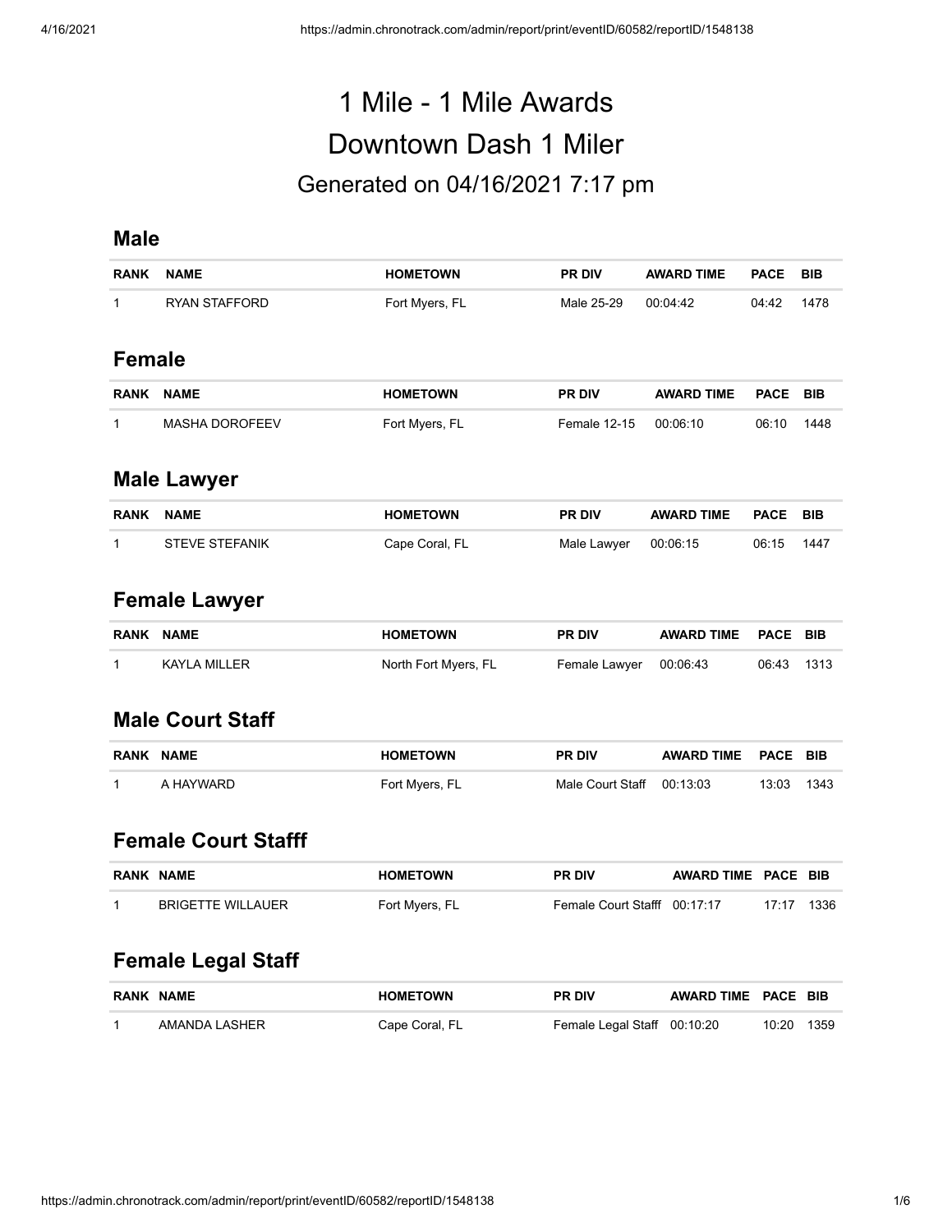## **Male 11 & Under**

| <b>RANK</b> | <b>NAME</b>             | <b>HOMETOWN</b> | <b>PR DIV</b>   | <b>AWARD TIME</b> | <b>PACE BIB</b> |      |
|-------------|-------------------------|-----------------|-----------------|-------------------|-----------------|------|
|             | <b>MAXWELL CLAYPOOL</b> | Fort Myers, FL  | Male 11 & Under | 00:06:35          | 06:35           | 1345 |
|             | <b>SAM OBRIEN</b>       | Ft. Myers, FL   | Male 11 & Under | 00:06:46          | 06:47           | 1396 |
|             | MAX O'BRIEN             | Fort Myers, FL  | Male 11 & Under | 00:07:37          | 07:37           | 1397 |

#### **Female 11 & Under**

|               | <b>RANK NAME</b>  | <b>HOMETOWN</b>      | <b>PR DIV</b>              | AWARD TIME PACE BIB |            |      |
|---------------|-------------------|----------------------|----------------------------|---------------------|------------|------|
|               | AMELIA FORD       | North fort Myers, FL | Female 11 & Under 00:07:05 |                     | 07:05      | 1366 |
| $\mathcal{P}$ | HANNAH SCHELM     | Fort Myers, FL       | Female 11 & Under 00:08:34 |                     | 08:35 1454 |      |
| 3             | ALEKSANDRA MARTIN | Cape Coral, FL       | Female 11 & Under          | 00:08:38            | 08:38      | 1452 |

#### **Male 12-15**

| <b>RANK</b> | <b>NAME</b>           | <b>HOMETOWN</b>      | <b>PR DIV</b> | <b>AWARD TIME</b> | <b>PACE</b> | <b>BIB</b> |
|-------------|-----------------------|----------------------|---------------|-------------------|-------------|------------|
|             | <b>BRANDON BILL</b>   | Fort Myers, FL       | Male 12-15    | 00:05:08          | 05:08       | 1416       |
| 2           | <b>HAYDEN TRELLES</b> | -. US                | Male 12-15    | 00:09:31          | 09:31       | 1436       |
| 3           | AVERY PECK            | North Fort Myers, FL | Male 12-15    | 001242            | 12:42       | 1460       |

## **Female 12-15**

| <b>RANK</b> | <b>NAME</b>               | <b>HOMETOWN</b> | <b>PR DIV</b> | <b>AWARD TIME</b> | <b>PACE BIB</b> |      |
|-------------|---------------------------|-----------------|---------------|-------------------|-----------------|------|
|             | LUCY HORVATH              | Fort Myers, FL  | Female 12-15  | 00:06:27          | 06:27           | 1405 |
| 2           | <b>MAGGIE POCKLINGTON</b> | Fort Myers, FL  | Female 12-15  | 00:06:27          | 06:28           | 1265 |
|             | AUBREY LEWIS              | Cape Coral, FL  | Female 12-15  | 00:07:03          | 07:03           | 1404 |

#### **Male 16-19**

| <b>RANK</b> | <b>NAME</b>           | <b>HOMETOWN</b>  | <b>PR DIV</b> | <b>AWARD TIME</b> | <b>PACE</b> | BIB  |
|-------------|-----------------------|------------------|---------------|-------------------|-------------|------|
|             | <b>TRENT BRITTON</b>  | Lehigh Acres, FL | Male 16-19    | 00:05:12          | 05:12       | 1266 |
| 2           | <b>JASON PUWALSKI</b> | Fort Myers, FL   | Male 16-19    | 00:07:15          | 07:16       | 1321 |

## **Female 16-19**

| <b>RANK</b>   | <b>NAME</b>        | <b>HOMETOWN</b> | <b>PR DIV</b>         | <b>AWARD TIME</b> | <b>PACE BIB</b> |        |
|---------------|--------------------|-----------------|-----------------------|-------------------|-----------------|--------|
|               | <b>MOLLY NOVIA</b> | Fort Myers, FL  | Female 16-19 00:08:08 |                   | 08:08           | - 1318 |
| $\mathcal{P}$ | OLIVIA EVERETT     | Fort Myers, FL  | Female 16-19 00:11:54 |                   | 11.54           | 1379   |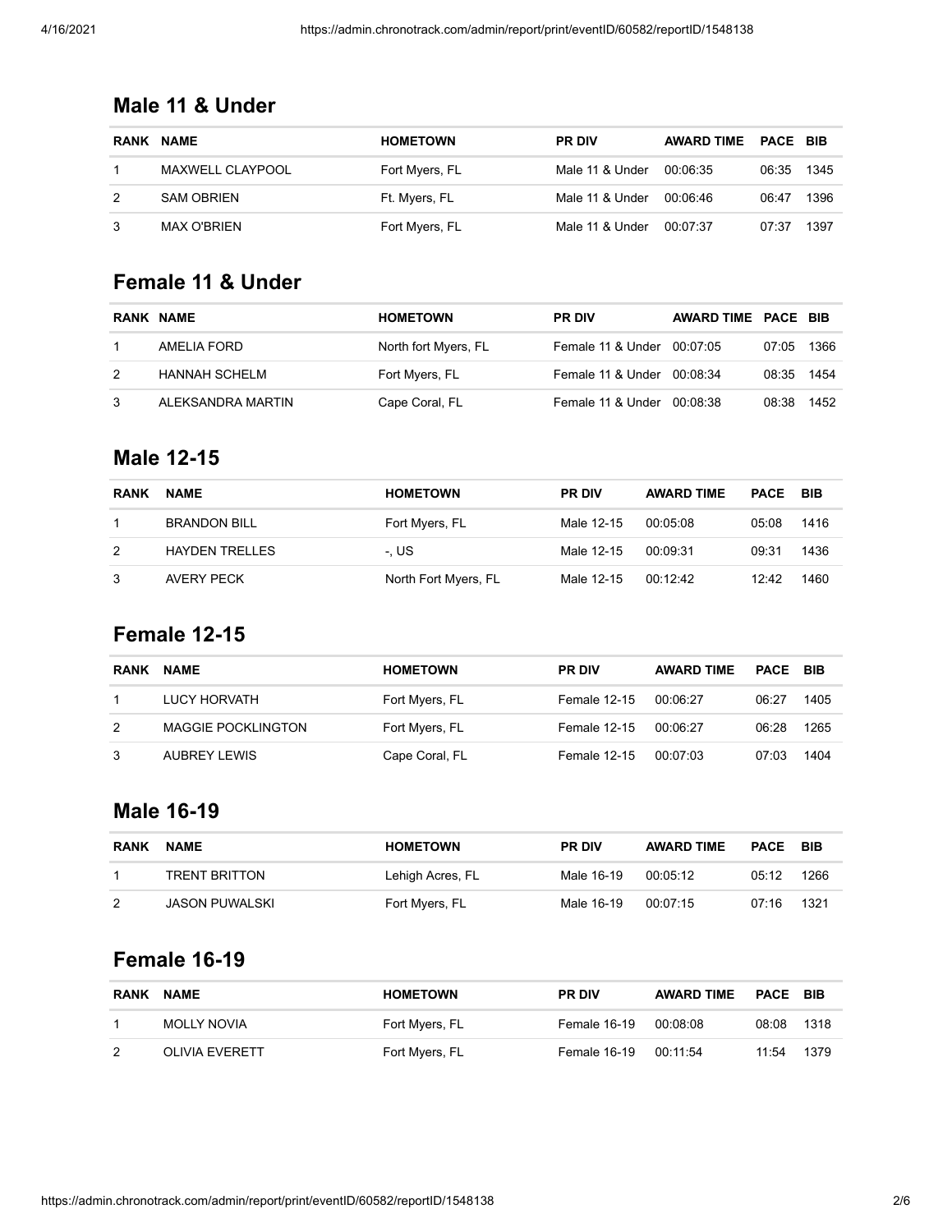## **Male 20-24**

| <b>RANK</b> | <b>NAME</b>         | <b>HOMETOWN</b>  | <b>PR DIV</b> | <b>AWARD TIME</b> | <b>PACE</b> | <b>BIB</b> |
|-------------|---------------------|------------------|---------------|-------------------|-------------|------------|
|             | BRYAN VIERA         | Lehigh Acres, FL | Male 20-24    | 00.04.58          | 04:58       | 1473       |
| 2           | <b>MAGNER TIUSO</b> | Cape Coral, FL   | Male 20-24    | 00.07.03          | 07:03       | 1346       |
| 3           | DOMINIC DENT        | Fort Myers, FL   | Male 20-24    | 00:07:48          | 07:48       | 1425       |

#### **Male 25-29**

| <b>RANK</b> | <b>NAME</b>      | <b>HOMETOWN</b> | <b>PR DIV</b> | <b>AWARD TIME</b> | PACE  | - BIB |
|-------------|------------------|-----------------|---------------|-------------------|-------|-------|
|             | NORLEY CERVANTES | Cape Coral, FL  | Male 25-29    | 00:07:24          | 07.24 | 1402  |
| 2           | TIMOTHY LAPINSKI | Fort Myers, FL  | Male 25-29    | 00 11 16          | 11.16 | 1432  |

#### **Female 25-29**

| <b>RANK</b> | <b>NAME</b>            | <b>HOMETOWN</b>                   | <b>PR DIV</b>       | <b>AWARD TIME</b> | <b>PACE BIB</b> |      |
|-------------|------------------------|-----------------------------------|---------------------|-------------------|-----------------|------|
|             | <b>COLLEEN LEAHY</b>   | Fort Myers, Florida, 33901,<br>FL | Female Lawyer       | 00:07:27          | 07:27           | 1479 |
| 2           | ASTRID SALDANA         | Cape Coral, FL                    | <b>Female 25-29</b> | 00:08:01          | 08:01           | 1401 |
| 3           | <b>MORGAN PEPITONE</b> | Cape Coral, FL                    | <b>Female 25-29</b> | 00:08:57          | 08:57           | 1400 |

#### **Male 30-34**

| <b>RANK</b> | <b>NAME</b>           | <b>HOMETOWN</b>    | <b>PR DIV</b> | <b>AWARD TIME</b> | <b>PACE BIB</b> |      |
|-------------|-----------------------|--------------------|---------------|-------------------|-----------------|------|
|             | ANDREW KORTI          | Naples, FL         | Male 30-34    | 00:05:53          | 05:53           | 1472 |
| 2           | <b>STEVE STEFANIK</b> | Cape Coral, FL     | Male Lawyer   | 00:06:15          | 06:15           | 1447 |
|             | SETH BRATTAIN         | Bonita Springs, FL | Male 30-34    | 00:08:27          | 08:27           | 1444 |

#### **Female 30-34**

| <b>RANK</b> | <b>NAME</b>             | <b>HOMETOWN</b>      | <b>PR DIV</b> | <b>AWARD TIME</b> | <b>PACE BIB</b> |        |
|-------------|-------------------------|----------------------|---------------|-------------------|-----------------|--------|
|             | KAYLA MILLER            | North Fort Myers, FL | Female Lawyer | 00.06.43          | 06:43           | - 1313 |
| 2           | <b>COLBY KEEFE</b>      | Fort Myers, FL       | Female Lawyer | 00:07:11          | 07:11           | 1429   |
| 3           | <b>MALLORY BELANGER</b> | Fort Myers, FL       | Female 30-34  | 00:09:17          | 09:17           | 1375   |

#### **Male 35-39**

| <b>RANK</b> | <b>NAME</b>              | <b>HOMETOWN</b> | <b>PR DIV</b> | <b>AWARD TIME</b> | <b>PACE</b> | BIB  |
|-------------|--------------------------|-----------------|---------------|-------------------|-------------|------|
|             | <b>SEAN PHAM</b>         | Fort Myers, FL  | Male 35-39    | 00:05:55          | 05:55       | 1332 |
| 2           | JOHN WEBB                | Fort Myers, FL  | Male Lawyer   | 00:07:38          | 07:38       | 1319 |
| 3           | <b>RICHARD SCHELM JR</b> | Fort Myers, FL  | Male 35-39    | 00:08:34          | 08:34       | 1455 |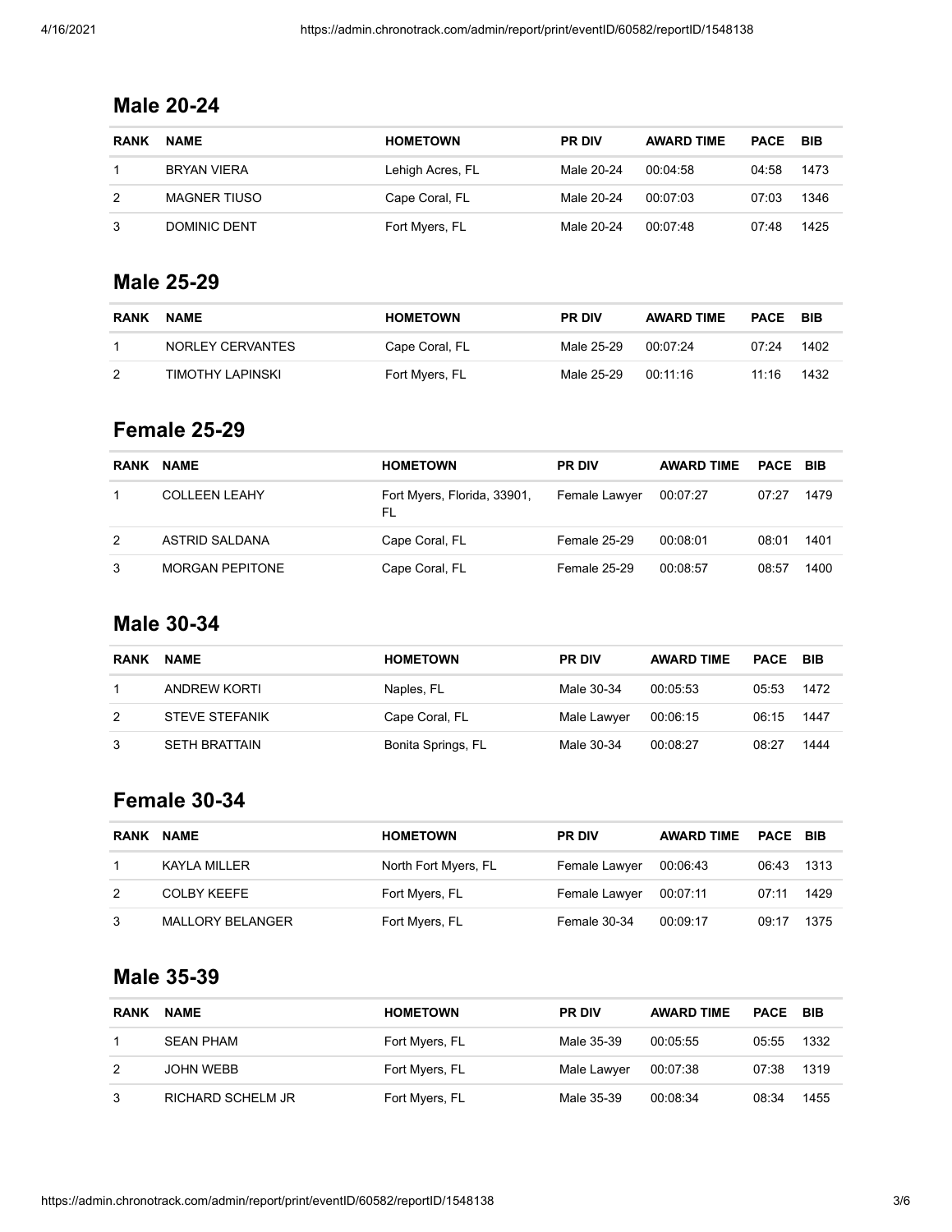## **Female 35-39**

| <b>RANK</b> | <b>NAME</b>            | <b>HOMETOWN</b> | <b>PR DIV</b>       | <b>AWARD TIME</b> | <b>PACE BIB</b> |      |
|-------------|------------------------|-----------------|---------------------|-------------------|-----------------|------|
|             | SARINA CLARK           | Cape Coral, FL  | <b>Female 35-39</b> | 00:07:36          | 07:36           | 1481 |
|             | <b>HEIDI GARVIN</b>    | Fort Myers, FL  | Female 35-39        | 00:08:03          | 08:03           | 1421 |
|             | <b>SHANNON PUOPOLO</b> | Fort Myers, FL  | Female Lawyer       | 00:08:42          | 08:42           | 1335 |

#### **Male 40-44**

| <b>RANK</b> | <b>NAME</b>          | <b>HOMETOWN</b>  | <b>PR DIV</b> | <b>AWARD TIME</b> | <b>PACE</b> | BIB  |
|-------------|----------------------|------------------|---------------|-------------------|-------------|------|
|             | <b>ERNST EXUME</b>   | Lehigh Acres, FL | Male 40-44    | 00:06:39          | 06:39       | 1415 |
| 2           | LELAND GARVIN        | Fort Myers, FL   | Male Lawyer   | 00:07:59          | 07:59       | 1420 |
| 3           | <b>DAVID FINEMAN</b> | Fort Myers, FL   | Male Lawyer   | 00:08:33          | 08:33       | 1320 |

## **Female 40-44**

| <b>RANK</b> | <b>NAME</b>            | <b>HOMETOWN</b>  | <b>PR DIV</b> | <b>AWARD TIME</b> | <b>PACE BIB</b> |      |
|-------------|------------------------|------------------|---------------|-------------------|-----------------|------|
|             | <b>KELLY BRITTON</b>   | Lehigh Acres, FL | Female 40-44  | 00:06:21          | 06:21           | 1267 |
| 2           | <b>COURTNEY LANUTE</b> | Fort Myers, FL   | Female 40-44  | 00:09:09          | 09:09           | 1368 |
| 3           | <b>RENEE EVERETT</b>   | Fort Myers, FL   | Female 40-44  | 00:10:07          | 10:08           | 1378 |

#### **Male 45-49**

| <b>RANK</b> | <b>NAME</b>            | <b>HOMETOWN</b>  | <b>PR DIV</b> | <b>AWARD TIME</b> | <b>PACE</b> | <b>BIB</b> |
|-------------|------------------------|------------------|---------------|-------------------|-------------|------------|
|             | <b>BRANDON BRITTON</b> | Lehigh Acres, FL | Male 45-49    | 00:06:11          | 06:11       | 1268       |
| 2           | <b>MICHAEL MUMMERT</b> | Fort Myers, FL   | Male Lawyer   | 00:07:16          | 07:16       | 1317       |
|             | AARON O'BRIEN          | Ft. Myers, FL    | Male Lawyer   | 00:07:37          | 07:37       | 1395       |

## **Female 45-49**

| <b>RANK</b> | <b>NAME</b>        | <b>HOMETOWN</b>    | <b>PR DIV</b> | <b>AWARD TIME</b> | PACE  | <b>BIB</b> |
|-------------|--------------------|--------------------|---------------|-------------------|-------|------------|
|             | MARLENE CHAVARRIA  | Bonita Springs, FL | Female 45-49  | 00:09:27          | 09:27 | 1399       |
| 2           | AIMEE ROLES-COSTON | Cape Coral, FL     | Female 45-49  | 00:18:05          | 18:05 | 1422       |

#### **Male 50-54**

| <b>RANK</b> | <b>NAME</b>           | <b>HOMETOWN</b> | <b>PR DIV</b> | <b>AWARD TIME</b> | <b>PACE</b> | BIB  |
|-------------|-----------------------|-----------------|---------------|-------------------|-------------|------|
|             | <b>ANTHONY SCIOLI</b> | Cape Coral, FL  | Male 50-54    | 00:05:56          | 05:56       | 1355 |
| 2           | JOHN DAVIDSON         | Cape Coral, FL  | Male 50-54    | 00:06:12          | 06:12       | 1347 |
|             | <b>CARLOS KELLY</b>   | Fort Myers, FL  | Male Lawyer   | 00:07:41          | 07:41       | 1480 |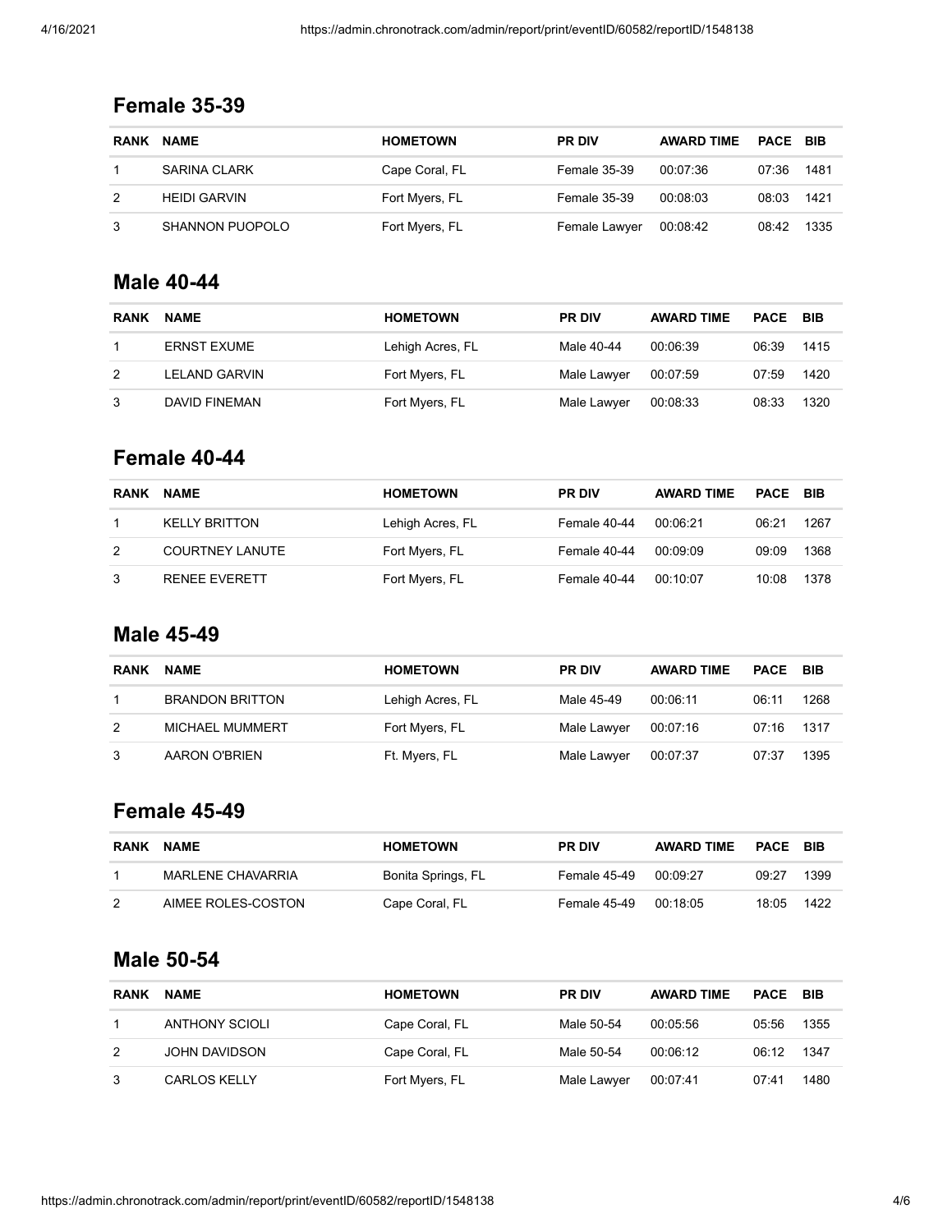## **Female 50-54**

| <b>RANK</b> | <b>NAME</b>       | <b>HOMETOWN</b>     | <b>PR DIV</b> | <b>AWARD TIME</b> | <b>PACE BIB</b> |      |
|-------------|-------------------|---------------------|---------------|-------------------|-----------------|------|
|             | <b>KRISTI MAR</b> | West Palm Beach. FL | Female 50-54  | 00:07:57          | 07:57           | 1381 |
|             | MICHELLE HAMPTON  | Estero, FL          | Female 50-54  | 00:09:12          | 09:12           | 1411 |
|             | JENCY EMO         | Fort Myers, FL      | Female 50-54  | 00:10:57          | 10:57           | 1486 |

#### **Male 55-59**

| <b>RANK</b> | <b>NAME</b>    | <b>HOMETOWN</b> | <b>PR DIV</b> | <b>AWARD TIME</b> | <b>PACE</b>   | <b>BIB</b> |
|-------------|----------------|-----------------|---------------|-------------------|---------------|------------|
|             | THOMAS SHEEHAN | Estero. FL      | Male 55-59    | 00 06 26          | 06:26         | 1398       |
| 2           | ANGELO VAUGHN  | Fort Myers, FL  | Male 55-59    | 00 11 13          | $11 \cdot 13$ | 1365       |

#### **Female 55-59**

| <b>RANK</b> | <b>NAME</b>          | <b>HOMETOWN</b> | <b>PR DIV</b>       | <b>AWARD TIME</b> | <b>PACE BIB</b> |      |
|-------------|----------------------|-----------------|---------------------|-------------------|-----------------|------|
|             | KIMBERLY MORRIS      | Fort Myers, FL  | Female Lawyer       | 00:07:33          | 07:33           | 1373 |
| 2           | AMY DENT             | Fort Myers, FL  | <b>Female 55-59</b> | 00:09:50          | 09:50           | 1424 |
| 3           | <b>CONNIE SHOUSE</b> | Fort Myers, FL  | Female 55-59        | 00:10:49          | 10:49           | 1382 |

## **Male 60-64**

| <b>RANK</b> | <b>NAME</b>         | <b>HOMETOWN</b>      | <b>PR DIV</b> | <b>AWARD TIME</b> | PACE  | <b>BIB</b> |
|-------------|---------------------|----------------------|---------------|-------------------|-------|------------|
|             | <b>STEVE MONKS</b>  | North Palm Beach, FL | Male 60-64    | 00,05,49          | 05:50 | 1476       |
| 2           | <b>TEO GAMISHEV</b> | West Palm Beach, FL  | Male 60-64    | 00:06:31          | 06:31 | 1380       |
|             | <b>STEVE PEPE</b>   | Fort Myers Beach, FL | Male 60-64    | 00:07:23          | 07:24 | 1483       |

## **Female 60-64**

| <b>RANK</b> | <b>NAME</b>       | <b>HOMETOWN</b> | <b>PR DIV</b> | <b>AWARD TIME</b> | PACE BIB |      |
|-------------|-------------------|-----------------|---------------|-------------------|----------|------|
|             | LYN BRAY-FORSTROM | Fort Myers, FL  | Female 60-64  | 00:09:20          | 09:20    | 1348 |
| 2           | PATRICIA LAPINSKI | Fort Myers, FL  | Female 60-64  | 00:11:46          | 11:46    | 1431 |
| 3           | PATRICIA TALTY    | Fort Myers, FL  | Female 60-64  | 00:15:18          | 15:19    | 1414 |

#### **Male 65-69**

| <b>RANK</b> | <b>NAME</b>          | <b>HOMETOWN</b> | <b>PR DIV</b> | <b>AWARD TIME</b> | PACE  | <b>BIB</b> |
|-------------|----------------------|-----------------|---------------|-------------------|-------|------------|
|             | <b>FRANCIS TALTY</b> | Fort Myers, FL  | Male 65-69    | 00:09:35          | 09:35 | 1413       |
| 2           | PAUL DEBRONE         | Estero. FL      | Male 65-69    | 00:09:36          | 09:36 | 1391       |
|             | ROBERT OLIVER        | Fort Myers, FL  | Male 65-69    | 00:15:43          | 15:43 | 1439       |